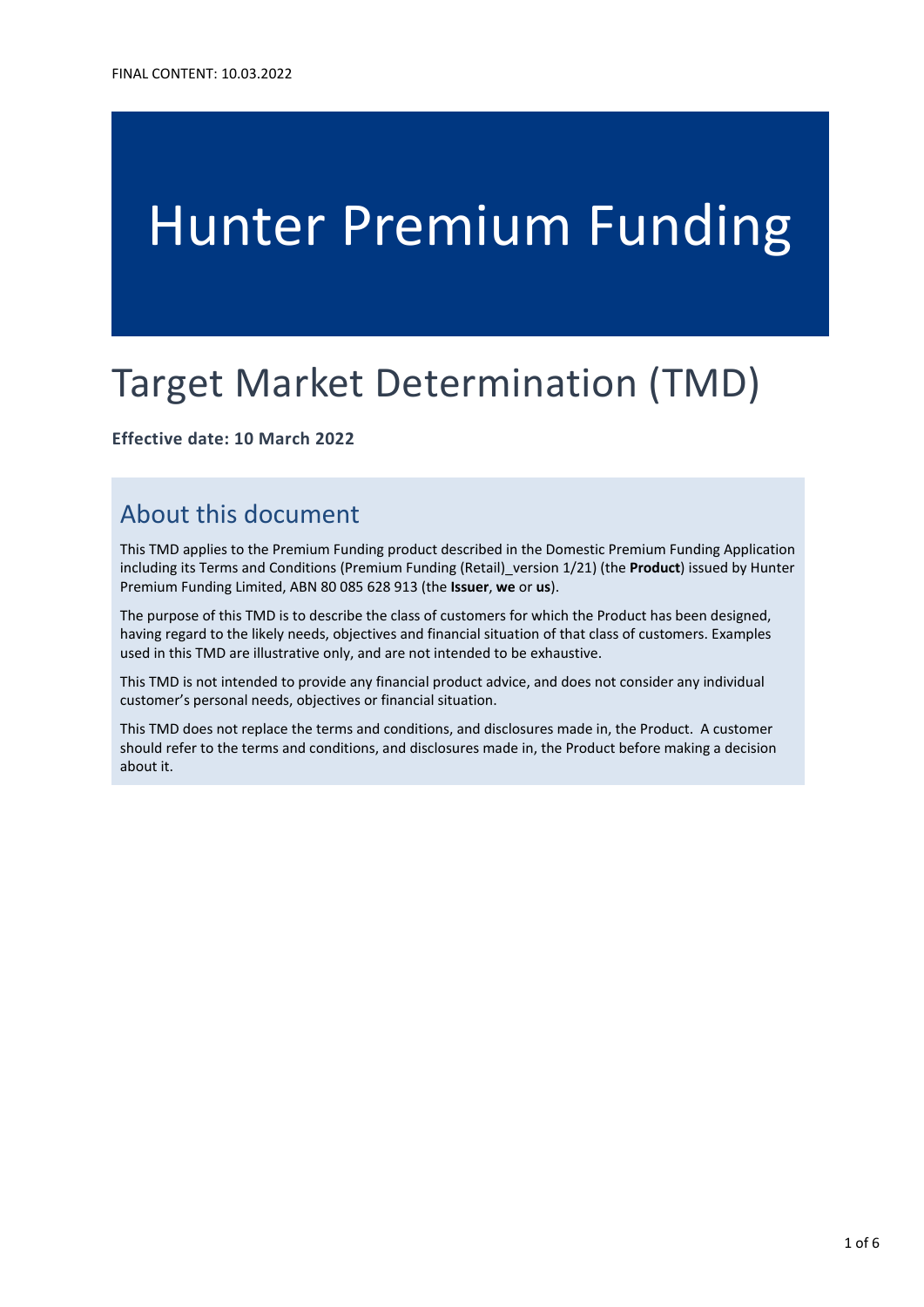## A. Product description (including key attributes)

| <b>Premium Funding:</b>                                      | This Product provides eligible customers with financing (the Loan) for all of<br>the upfront premium payable under a type of general insurance policy<br>acceptable to the Issuer.                                                                                                                                                                                                                                                                                                                                                                                                                  |
|--------------------------------------------------------------|-----------------------------------------------------------------------------------------------------------------------------------------------------------------------------------------------------------------------------------------------------------------------------------------------------------------------------------------------------------------------------------------------------------------------------------------------------------------------------------------------------------------------------------------------------------------------------------------------------|
| <b>Monthly Instalment</b><br><b>Payments and other fees:</b> | The Loan must be repaid by:<br>an initial payment (comprised of):<br>$\bullet$<br>first monthly instalment payment;<br>$\circ$<br><b>PLUS:</b><br>application fee;<br>$\circ$<br>additional monthly instalment(s) if due; and<br>$\circ$<br>deposit amount (if selected by customer),<br>$\circ$<br>in amounts agreed with the Issuer; and<br>subsequent monthly instalment payments as agreed with the Issuer<br>$\bullet$<br>over the agreed term (between 6 and 12 months) of the Loan (each a<br>Monthly Instalment Payment) until all amounts owing to the Issuer<br>have been repaid in full. |
| <b>Credit Charges:</b>                                       | Credit Charges apply to the Loan and are payable monthly with each Monthly<br>Instalment Payment. The Credit Charges are calculated as follows:<br>180 day Bank Bill Swap Rate (BBSW) plus the agreed Margin (at the<br>$\bullet$<br>rate disclosed to and agreed by the Customer).<br>Credit Charges accrue and are payable monthly.                                                                                                                                                                                                                                                               |
| <b>Payment methods</b>                                       | A Customer may use the following payment methods to make the payments<br>required under the Product:<br>credit card (subject to any merchant fees charged by credit and debit<br>card providers); or<br>direct debit;<br>$\bullet$                                                                                                                                                                                                                                                                                                                                                                  |
| <b>Events of Default</b>                                     | The Product is subject to the events of default listed in the Product's terms<br>and conditions. If an event of default occurs, the Issuer may take one or more<br>of the following actions to recover the amounts owing to it:<br>declare all amounts outstanding immediately due and payable;<br>$\bullet$<br>exercise its rights under the security and the Product's terms and<br>$\bullet$<br>conditions; and<br>terminate the funded insurance and seek a premium refund from the<br>$\bullet$<br>insurer.<br>See Consequences of Default in the Product's terms and conditions.              |
| <b>Default Interest Rate and fee</b>                         | If amounts payable to us are not received on their due date, interest will<br>accrue on the amount outstanding at a Default Interest Rate (specified in the<br>Product) which are calculated and applied in accordance with the Product's<br><b>Terms and Conditions.</b><br>In addition to default interest, a dishonour fee of \$10.00 per default applies<br>when any payment is not received by us when due.                                                                                                                                                                                    |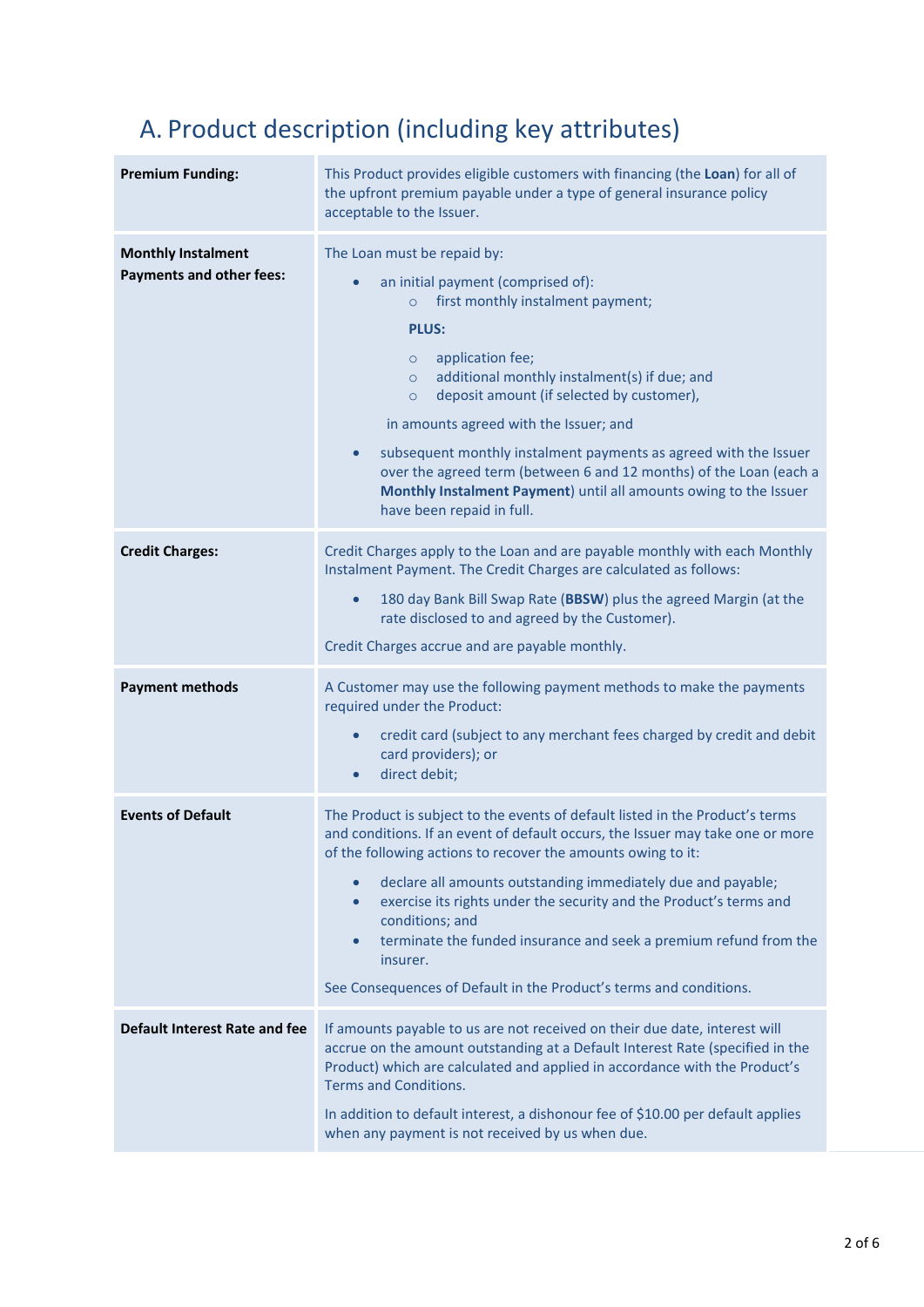| Security and protection of<br>our interests under Product | In order to secure the performance of a customer's obligations under the<br>Product, the Issuer benefits from the following key security and rights from<br>the customer:                                                                                                                                                                                                                                                                                                                                                                                                                                                                                                                                                                                                                                                                                                                                                                                                                                                                                                                                                                                                                                                                                                                                 |
|-----------------------------------------------------------|-----------------------------------------------------------------------------------------------------------------------------------------------------------------------------------------------------------------------------------------------------------------------------------------------------------------------------------------------------------------------------------------------------------------------------------------------------------------------------------------------------------------------------------------------------------------------------------------------------------------------------------------------------------------------------------------------------------------------------------------------------------------------------------------------------------------------------------------------------------------------------------------------------------------------------------------------------------------------------------------------------------------------------------------------------------------------------------------------------------------------------------------------------------------------------------------------------------------------------------------------------------------------------------------------------------|
|                                                           | an assignment of:<br>$\bullet$<br>the benefit of any amounts paid or payable under the<br>$\circ$<br>funded insurance; and<br>the customer's right to cancel the funded insurance and<br>$\circ$<br>receive a refund of premium;<br>the appointment of the Issuer (including under power of attorney) to<br>$\bullet$<br>do all things necessary in relation to the funded insurance, including<br>cancellation of the insurance, to apply for a premium refund and to<br>receive all other monies payable to the customer under the<br>insurance;<br>a direction to the customer's insurance broker to act on a request of<br>$\bullet$<br>the Issuer:<br>to remit premium refunds and other monies paid or payable<br>$\circ$<br>to the customer under the funded insurance;<br>terminate the insurance and apply for a premium refund;<br>$\circ$<br>and<br>negotiate and deal with the insurer in respect of any claim<br>$\circ$<br>made under the funded insurance; and<br>an indemnification for all the Issuer's costs, expenses, stamp duty,<br>$\bullet$<br>fines, penalties, losses and liability and taxes incurred in connection<br>with the collection of amounts due and payable under the Loan and<br>exercising rights under the Product's terms and conditions and<br>related security. |
| <b>Intermediary remuneration</b><br>and rights            | A customer's insurance broker intermediary may receive a fee or other<br>remuneration from us if the customer application is accepted.<br>A customer may authorise their insurance broker to apply to the Issuer to<br>fund policy premiums in relation to future insurance policies on their behalf.                                                                                                                                                                                                                                                                                                                                                                                                                                                                                                                                                                                                                                                                                                                                                                                                                                                                                                                                                                                                     |

## B. Target Market

#### **Likely key needs, objectives and financial situation**



**Premium Funding is designed for persons:**

#### **Likely key needs and objectives:**

Who want to finance their upfront insurance premium payments in order to spread that expense over the life of the insurance.

#### **Likely key financial situation:**

Who do not wish to make an upfront payment of insurance premiums, and who can afford the Monthly Instalment Payments and Credit Charges.

Based on our assessment of the Product including its key attributes set out in Part A of this TMD, we believe it is likely to be consistent with the likely needs, objectives and financial situation of customers in the target market.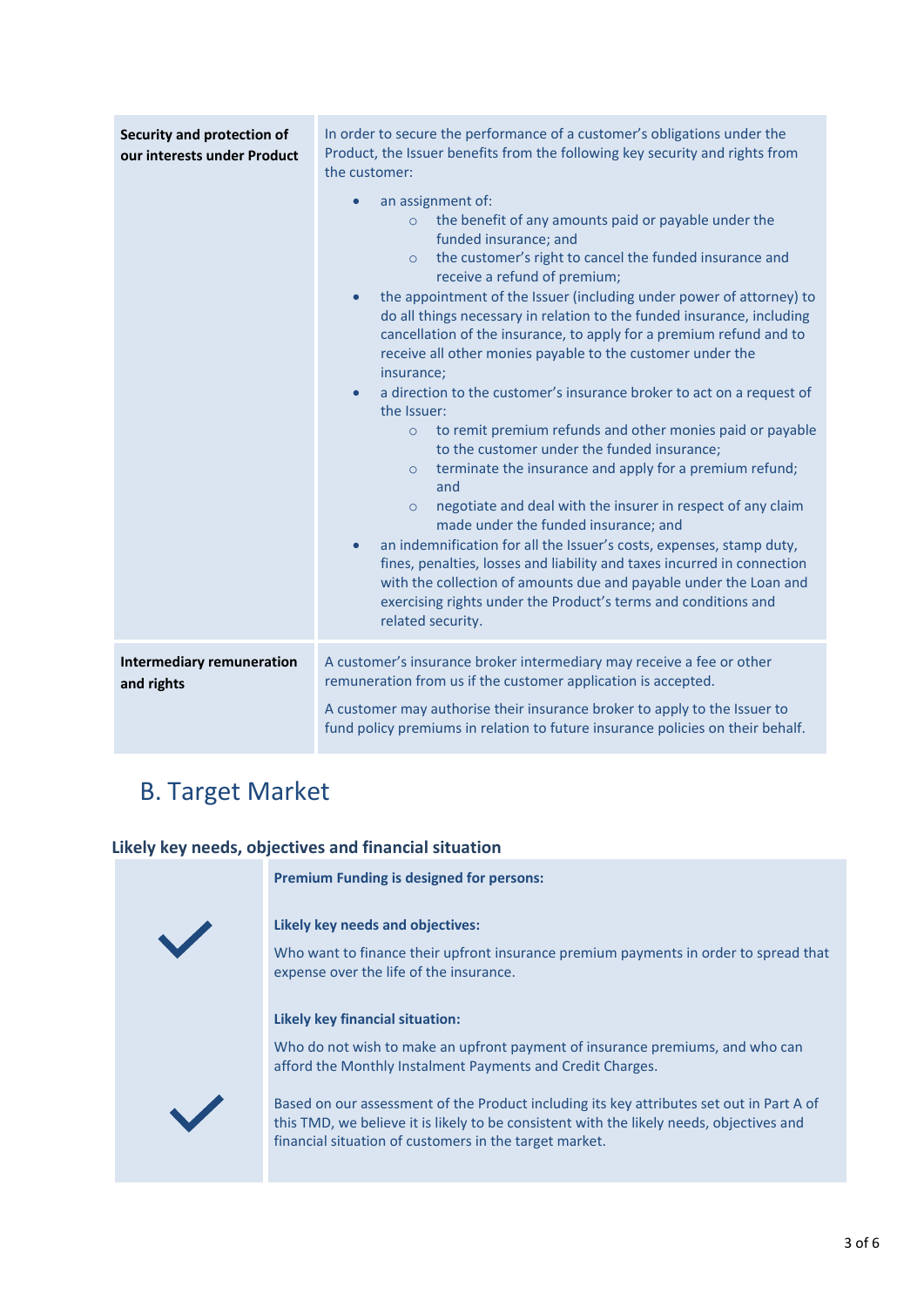#### **Key Eligibility Criteria**



#### **Customer** must:

- want a loan for 100% of the premium payable under their insurance policy; be either:
	- o an individual; or
	- o in relation to Residential Strata Insurance only, a body corporate of a residential strata title which has an ABN; and
- be the only contracting insured with right to receive payment and premium refund under the Funded Insurance Policy;
- have a repayment history with us that is acceptable to us in accordance with our credit guidelines;
- not be aware of any circumstances that may adversely affect their ability to make any payments required under the Loan; and
- agree to the terms and conditions of the Product, including the payment timing and amount, the Issuers rights following an event of default including its rights under the security and the applicable of default interest and fees.



#### A **Funded Insurance Policy**:

- for individuals, must be one or more of the following types of insurance:
	- o Caravan;
	- o Expatriate Medical;
	- o House Holders;
	- o Landlords Domestic Property;
	- o Marine Pleasure Craft;
	- o Motor Vehicle Domestic; and/or
	- o Rural Domestic Property,

#### that:

- o is to be used wholly or predominantly for domestic and/or household purposes;
- o does have an individual premium or combined aggregate premium with other such policies to be funded under the Product of \$100,000 or less; and
- o has an insurance period of no more than 12 months (unless otherwise agreed);
- o does not contain an instalment payment option from the insurer;
- o contains an option to cancel in the period of insurance; and
- o is otherwise acceptable to us.
- For a body corporate of a residential strata title Residential Strata, must be Residential Strata insurance that:
	- o has a premium of \$500,000 or less;
	- o has an insurance period of 12 months (unless otherwise agreed);
	- o does not contain an instalment payment option;
	- o contains an option to cancel in the period of insurance; and
	- o is otherwise acceptable to us.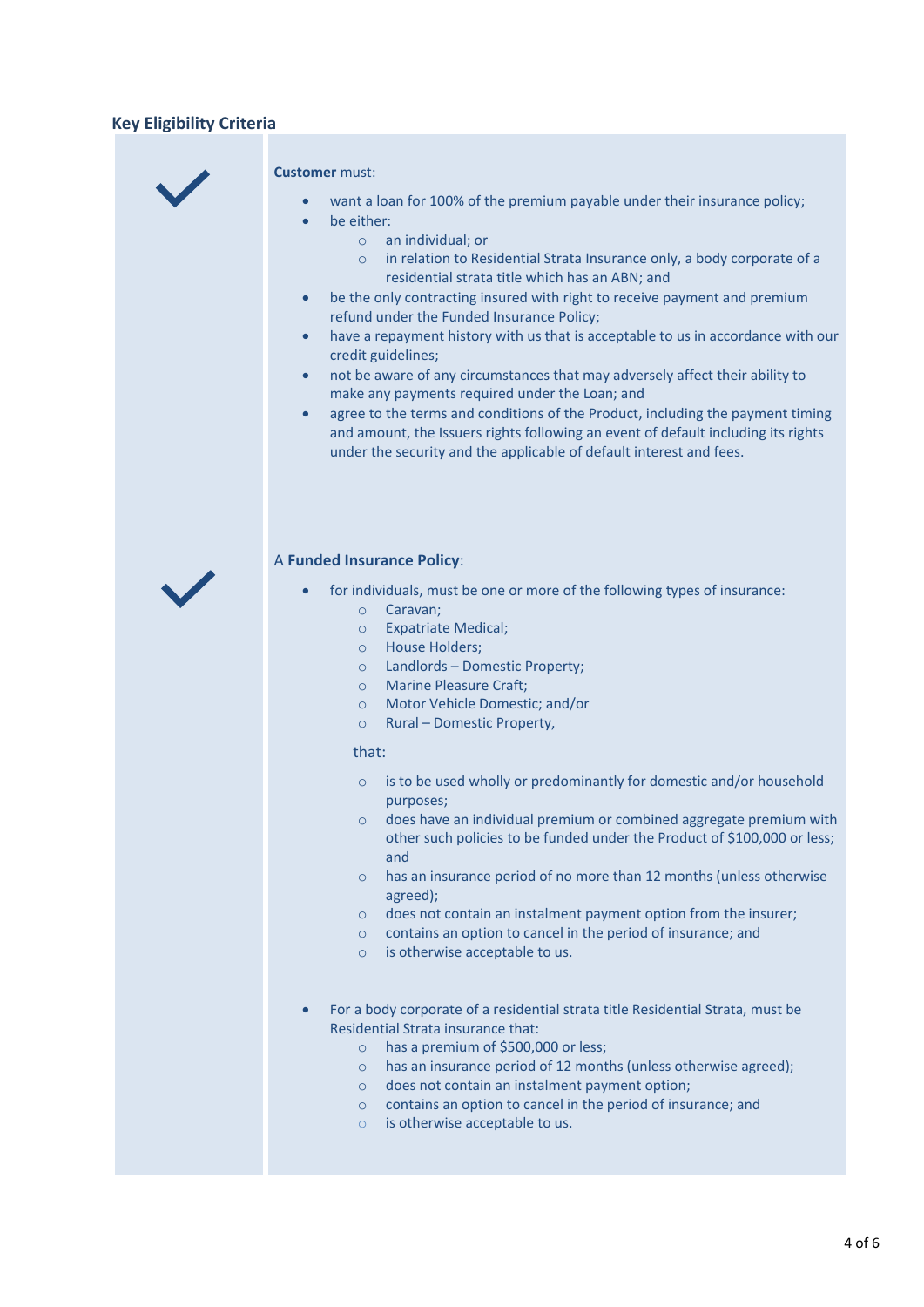## C. Ineligible Persons

#### **Premium Funding is not designed for persons:**

| that are not an individual or a body corporate of a residential strata title;<br>$\bullet$<br>that want a loan that is not for the payment of upfront premium on an insurance<br>$\bullet$<br>policy;<br>that are unable to confirm that they are not subject to any circumstances that<br>$\bullet$<br>may adversely affect their ability to make any payments required under the<br>Loan;<br>that do not accept the Product's terms or conditions, including the security and<br>$\bullet$<br>the Issuer's rights following a default and the application of default interest and<br>charges (as set out in the Product Description above);<br>that want funding for a longer period than that provided by the Product;<br>$\bullet$<br>do not want to make the Monthly Repayments Instalments and Credit Charges<br>$\bullet$<br>required under the Product; and<br>do not otherwise fall within the Key Eligibility Criteria set out in Part B of this<br>$\bullet$ |
|-------------------------------------------------------------------------------------------------------------------------------------------------------------------------------------------------------------------------------------------------------------------------------------------------------------------------------------------------------------------------------------------------------------------------------------------------------------------------------------------------------------------------------------------------------------------------------------------------------------------------------------------------------------------------------------------------------------------------------------------------------------------------------------------------------------------------------------------------------------------------------------------------------------------------------------------------------------------------|
| TMD.                                                                                                                                                                                                                                                                                                                                                                                                                                                                                                                                                                                                                                                                                                                                                                                                                                                                                                                                                                    |

## D. Distribution

#### **Distribution channels**

The Product may be distributed by the Issuer through licensed insurance brokers. The insurance brokers do not act on behalf of the Issuer in distribution of the product. The Issuer does not directly distribute the Product to customers. No personal advice service is provided by the Issuer to Customers.

#### **Distribution conditions and restrictions**

The Product can only be issued to persons that are eligible for the loan in accordance with the loan eligibility criteria that has been approved in writing by the Issuer (**Application Process**).

The Application Process has been tailored to identify if a person is in the Target Market described in this TMD as part of the key eligibility criteria for the Product, and the use of the Application Process would make it more likely that the Product will be acquired by persons in the Target Market.

Products under this TMD can be distributed by licensed insurance brokers approved by us. They and their systems and processes are assessed and monitored by us to the extent required by law, and therefore distribution by them would make it more likely that they will comply with the terms of this TMD.

A distributor must not engage in retail distribution conduct in relation to this product if we have notified them or they are aware that, the TMD is no longer appropriate, has been replaced or the Product has been suspended or is no longer offered.

#### **Distribution information**

We require distributors to provide the following information in relation to their distribution of the product covered by this TMD:

| <b>Complaints</b> | all complaints in relation to this TMD must be referred and reported to the Issuer<br>as soon a practicable, and in any case within 10 business days, after the |
|-------------------|-----------------------------------------------------------------------------------------------------------------------------------------------------------------|
|                   | complaint is received. This will include reasonable written details of the<br>complaints in the form required by the Issuer.                                    |
|                   |                                                                                                                                                                 |